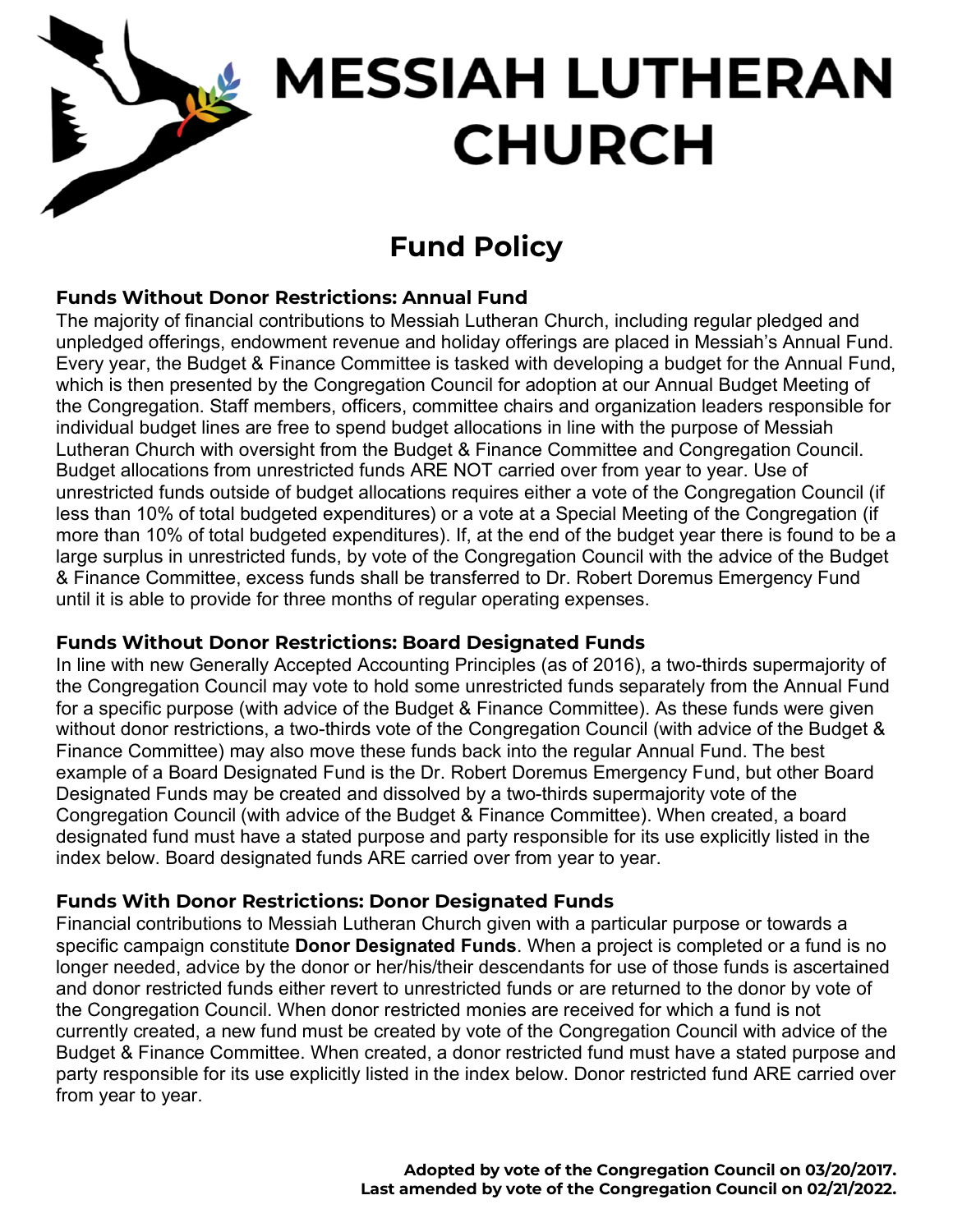#### **Funds With Donor Restrictions: Endowment Funds**

According to new Generally Accepted Accounting Principles (as of 2016), funds contributed to the endowment are technically the same category as other Donor Restricted Funds but treated differently under Messiah Lutheran Church policy. Financial contributions towards Messiah Lutheran Church may be given for perpetual investment in the principal of the Messiah Lutheran Church Endowment Fund (also called a corpus). Revenue generated by Endowment Fund is in turn regularly distributed to supplement unrestricted offerings to our Annual Fund. Endowment Fund distributions are calculated by our two fund managers, Vanguard and the ELCA Foundation, in line with current best practices for preservation of the endowment's corpus. Endowment Funds are held inviolate and in perpetuity unless Messiah Lutheran Church is dissolved through the procedures outlined in its *Constitution* or a two-thirds supermajority vote of a Meeting of the Congregation is taken. Endowment funds are collected and held in Messiah's regular checking account throughout the fiscal year. At the end of each fiscal year, the Treasurer(s) transfer the endowment funds to the Vanguard Endowment if under \$2,000 and to the ELCA Foundation Endowment if over \$2,000.

#### **Board Designated Fund Index**

Listing of a responsible party for each fund in no way should be deemed to overrule the oversight and fiduciary responsibilities of the Budget & Finance Committee and Congregation Council.

**1.** *Dr. Robert Doremus Emergency Fund***:** Used to pay for emergency one-time expenses and budgeted expenses of the annual fund in case of a large deficit. The party responsible for use of this fund is the **Congregation Council**.

#### **Donor Designated Fund Index**

Listing of a responsible party for each fund in no way should be deemed to overrule the oversight and fiduciary responsibilities of the Budget & Finance Committee and Congregation Council.

- **1.** *Adult Education Fund***:** Used to supplement budgeted spending on guest speakers and materials for our adult education ministry. The party responsible for use of this fund is the **Adult Education Committee**.
- **2.** *Bible Fund:* Created in September 2017 by vote of the Congregation Council, this fund is used to provide study Bibles for both youth (especially our confirmation class students) and adults. The party responsible for use of this fund is the **Pastor**.
- **3.** *Campership Fund***:** Created in June of 2017 by vote of the Congregation Council, this fund is used to pay for children, youth and families participation in various outdoor ministry opportunities. The party responsible for use of this fund is the **Youth Committee.**
- **4.** *Capital Improvement Fund***:** Created in November 2018 by vote of the Congregation Council, this fund is used to finance the development and execution of all phases of the Messiah in Your Lifetime Capital Campaign. The party responsible for use of this fund is the **Congregation Council**.
- **5.** *Choir Fund***:** Used to supplement budgeted spending on music and others resources needed by our music ministries. The party responsible for use of this fund is the **Worship & Music Committee**.
- **6.** *Creation Care Fund***:** Created in March of 2019 by vote of the Congregation Council, this fund is used to support the greening of Messiah Lutheran Church through worship, education,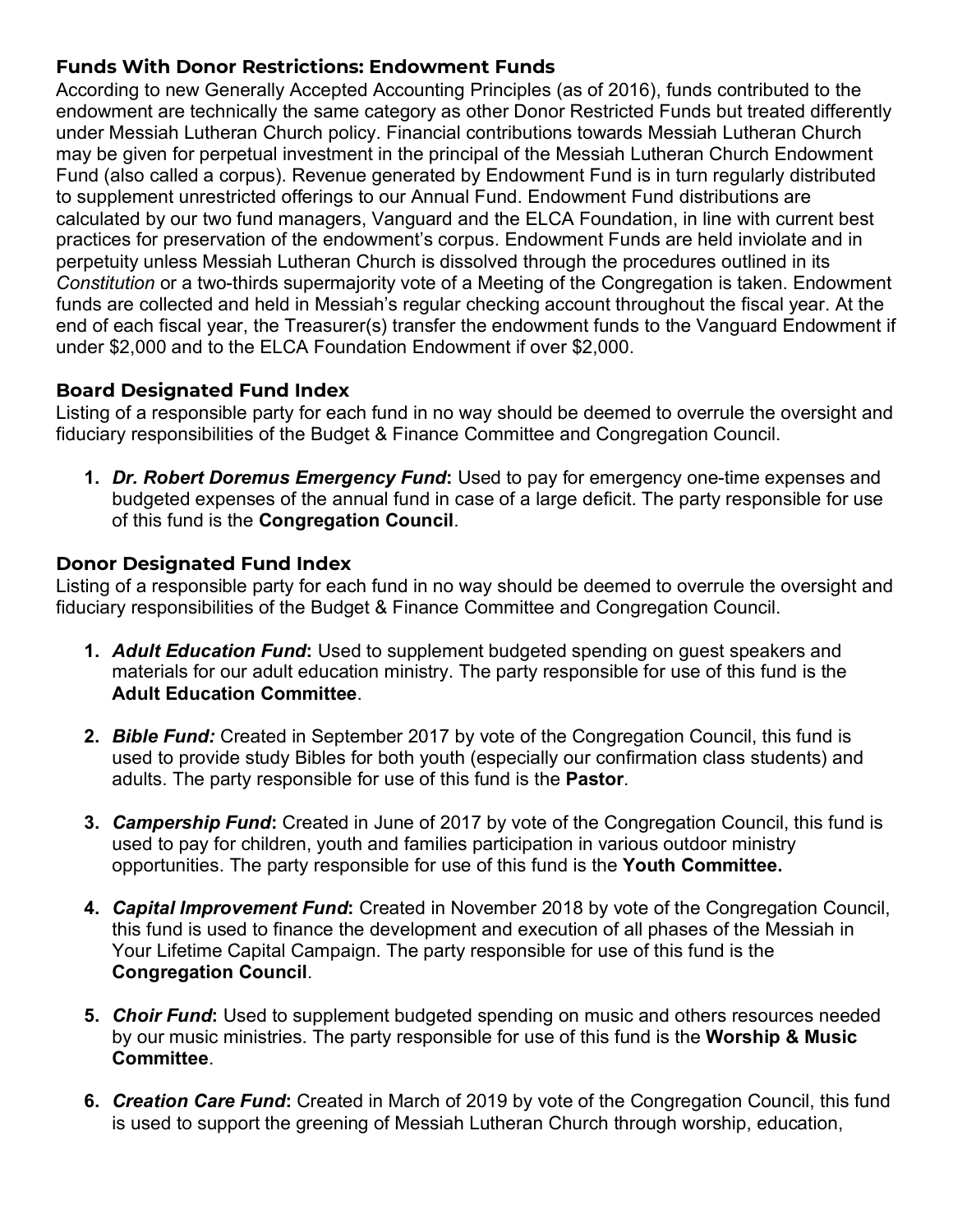property improvement and justice efforts. The party responsible for use of this fund is the **Creation Care Committee.**

- **7.** *Food Pantry Fund***:** Used for purchases of food and other programming needs of the Bread of Life Food Pantry. The party responsible for use of this fund is the **Bread of Life Food Pantry Committee**.
- **8.** *Internship Fund:* Used to pay for leadership development opportunities for Messiah's youth and young adults, particularly through participation through the SICM Summer Internship program. The party responsible for use of this fund is the **Congregation Council**.
- **9.** *Memorial Fund:* Used for the purchase of permanent worship appointments and other permanent objects needed to carry out the ministries of Messiah Lutheran Church. Contributions given in memory of a loved one are placed here unless otherwise specified by the contributor or the deceased's next of kin. The party responsible for use of this fund is the **Congregation Council**.
- **10.***Outreach Fund:* Used to supplement the evangelism activities and other ministries intended to grow the membership of Messiah Lutheran Church. This includes monies collected through Community Family Fun Day. The party responsible for use of this fund is the **Communications Committee**.
- **11.***Pastor's Discretionary Fund***:** Used to assist individuals in acute financial need at the Pastor's discretion. Funds primarily given in lieu of pastoral compensation for weddings, funerals, etc. of members of the congregation. The party responsible for use of this fund is the **Pastor**.
- **12.***Property Fund***:** Used to supplement budgeted spending on property improvements, especially capital improvement campaigns that do not have their own dedicated temporarily restricted funds. Combines monies from the former Brick Fund, Landscaping Fund, etc. The party responsible for use of this fund is the **Property & Grounds Committee**.
- **13.***Special Collection Fund***:** Used for the short-term collection of monies for various charities and causes such as ELCA World Hunger, SICM Souper Bowl of Caring, Directory Fund, etc. The party responsible for use of this fund is whatever staff member, officer, committee or organization that initiated the campaign.
- **14.***Student Support Fund***:** Created in September 2020 by vote of the Congregation Council, this fund is used to support members and friends of Messiah who are pursuing higher education or training programs for national service. The party responsible for use of this fund is the **Care and Concern Committee.**
- **15.***Rich Hallett Accessibility Fund***:** Used for the long-term goal of making Messiah's facilities fully accessible to differently abled persons. The responsible party for use of this fund is the **Congregation Council**.
- **16.***Sunday School Fund***:** Used to pay for special projects, events and gifts of our Children's Sunday School ministry. The party responsible for use of this fund is the **Children's Sunday School Committee**.